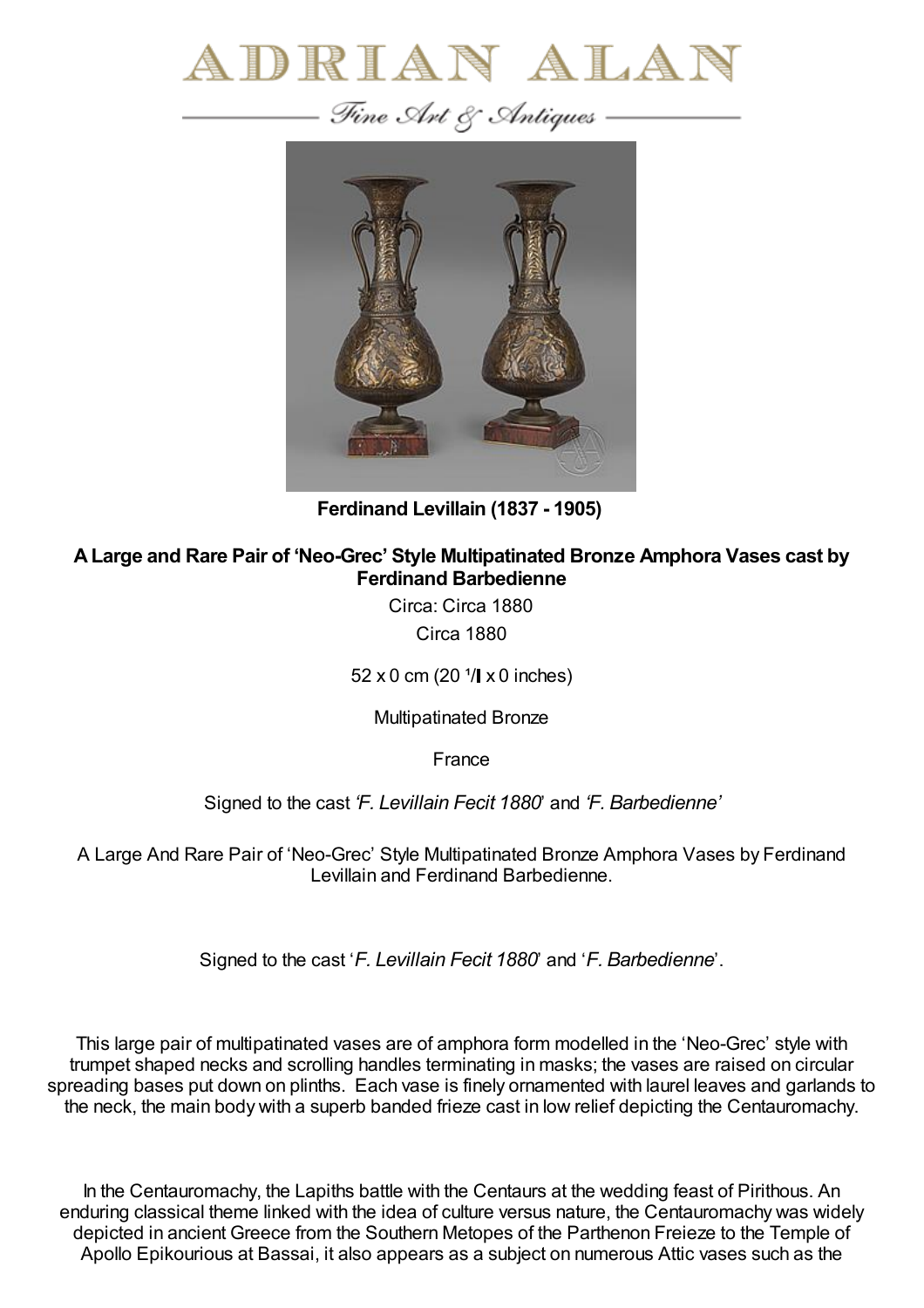Ilioupersis krater.

A popular theme for artists from the Renaissance onwards it was depicted by amongst others, Michelangelo, Piero di Cosimo, Luca Signorelli, Sebastiano Ricci, Rafael Tegeo and William-Adolphe Bouguereau and would have been a well-known subject to an educated 19th century audience.

This rare pair of vases are a fine example of the collaboration between Levillain and the highly acclaimed bronzier Ferdinand Barbedienne (d.1892).

## **Ferdinand Barbedienne (1810-1892)**

Ferdinand Barbedienne was the inspiration and driving force behind one of the most important French art foundries. He pioneered the use of mounts and, more commonly, bronze sculpture including figures and animals. Barbedienne produced catalogues of bronze reproductions of Greek and Roman classical sculpture and experimented with champlevé and cloisonné enamels during the third quarter of the century. Barbedienne exhibited several pieces of furniture at the 1855 Paris Exhibition including an ormolu mounted oak dressing table and an ormolu mounted ebony veneered bookcase. Both pieces were executed in his favoured Renaissance revival style for furniture. Furniture with mounts signed by Barbedienne is extremely rare.

The Barbedienne foundry handled the casting of numerous national monuments and architectural schemes. Ferdinand Barbedienne himself also took an active part in the promotion of contemporary sculpture and became one of the founders for David d'Angers' medallions as well as much of Rude's sculpture.

His signature varied from hand written capitals to stamp in capitals, usually '*F. Barbedienne, Fondeur*' or *'BARBEDIENNE PARIS*'.

In 1839 Barbedienne collaborated with the inventor Achille Collas who had succeeded in enlarging and reducing works of art to arbitrary sizes by a simple mathematical calculation, allowing the accurate reduction of classical and contemporary marbles for the purpose of reproduction in bronze. In 1850 Barbedienne was commissioned to furnish the Paris town hall for which he was awarded with the médaille d'honneur at the Paris Exposition Universelle in 1855.

French, Dated 1880.

**Bibliography:**